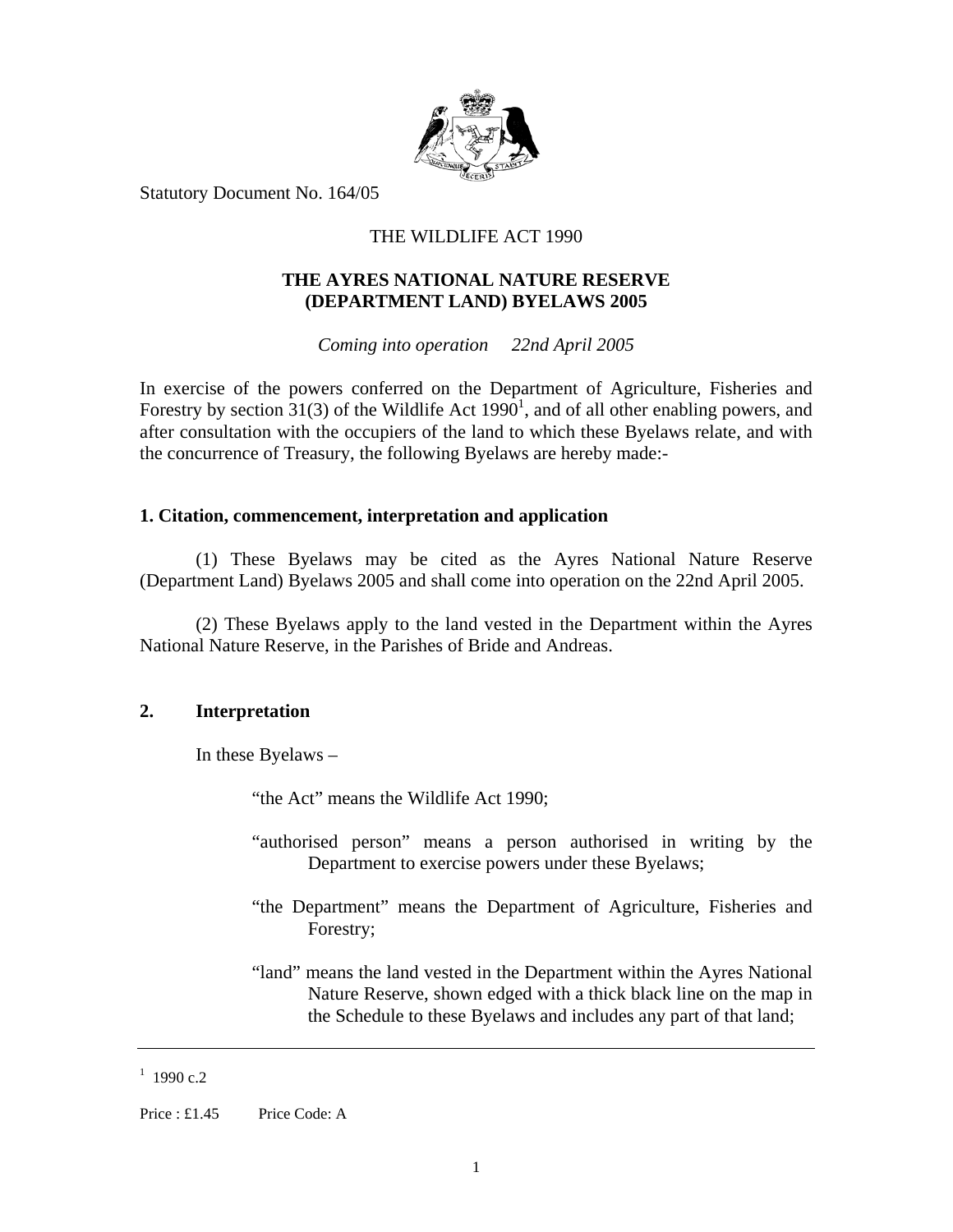"vehicle" means any mechanically propelled vehicle and includes motorcycles.

## **3. Access and use of vehicles**

(1) The Department may, by affixing a notice on the land, prohibit access to any land by persons, vehicles or animals and at such times and subject to such conditions, if any, as may be specified in that notice.

- (2) Subject to paragraph (4), no person shall  $-$ 
	- (a) have, or cause any other person;
	- (b) cause or permit any vehicle; or
	- (c) cause, permit or allow any animal,

to have access to any land to which access is prohibited, contrary to paragraph (1).

(3) Subject to paragraph (4) and byelaw 14, no person shall use a vehicle on the land other than on the highway other than for access for parking south of the road to Rue Point.

- (4) Paragraph
	- (a) (2) and (3) shall not apply in the case of a person using any vehicle of any emergency or rescue service on the land; and
	- (b) (3) shall not apply in the case of a person using on the land  $-$ 
		- (i) any invalid carriage; or
		- (ii) any bicycle,

provided that nothing in this byelaw shall authorise any person using any invalid carriage or any bicycle to have access to any land to which access is prohibited, contrary to paragraph (1).

# 4. **Damage to property on the land**

No person shall, on the land, wilfully, recklessly or negligently remove, displace, deface, damage or destroy any notice board, notice exhibited by the Department, or any apparatus, wall, boundary, bank, fence, furniture, building, barrier, railing, post or hide.

# 5. **Tipping**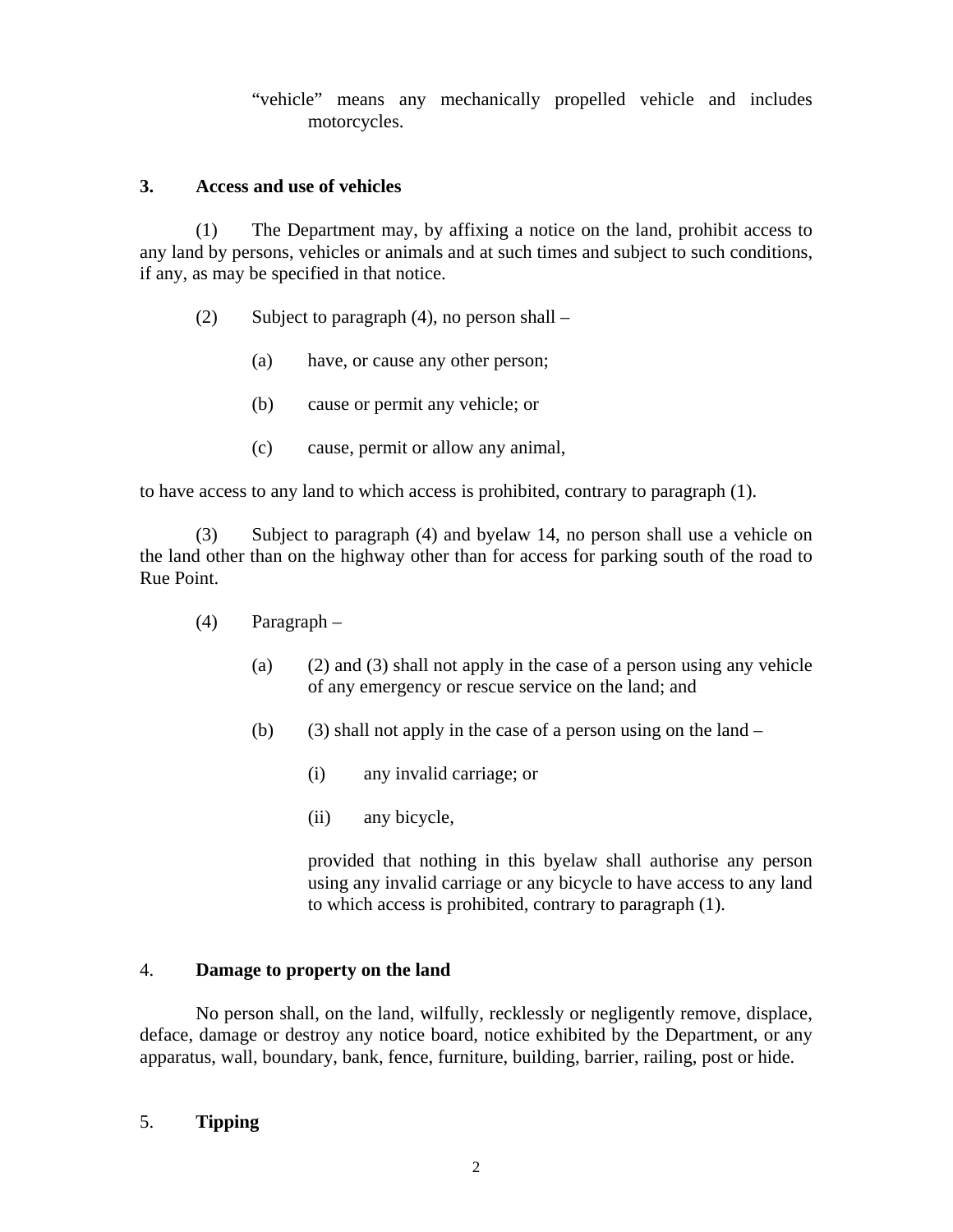No person shall deposit, or cause or allow to be deposited, any paper, bottles, glass, rubbish or waste on the land other than in a receptacle provided for the purpose.

## 6. **Fires**

(1) Subject to paragraph (2), no person shall, on the land, wilfully, recklessly or negligently light a fire, put fuel on a fire, or otherwise keep a fire burning, or do anything likely to cause a fire.

(2) References in this byelaw to a fire do not include supervised fires on a site on the land specifically provided by the Department for such a purpose, or the combustion of fuel in a cooking appliance designed and used in such a way that it does not cause burning, scorching or damage by heat to the ground, surrounding area or any flora on the land.

## 7. **Camping**

(1) No person shall, otherwise than with the written authority of the Department, erect, occupy or otherwise use any tent, shed or other structure or any vehicle or towed vehicle for the purpose of camping or overnight occupation on the land.

(2) Any written authority granted by the Department under paragraph (1) shall be produced to an authorised person upon request and any failure to produce such authority shall constitute a breach of this byelaw.

## 8. **Dogs**

(1) No person shall bring onto, or permit to remain on, the land any dog unless it is kept under proper control and is prevented from worrying, disturbing or chasing any animal or bird, or causing a nuisance or annoyance to any person.

(2) When required by an authorised person or by a notice affixed on the land by the Department, dogs shall be kept on a lead.

(3) If a dog defecates at any time on the land, the person who is in charge of the dog at that time shall remove the fæces from the land forthwith.

## 9. **Wildlife and introductions**

No person shall wilfully, recklessly or negligently –

(a) take, molest, disturb, injure or kill any living creature on the land; or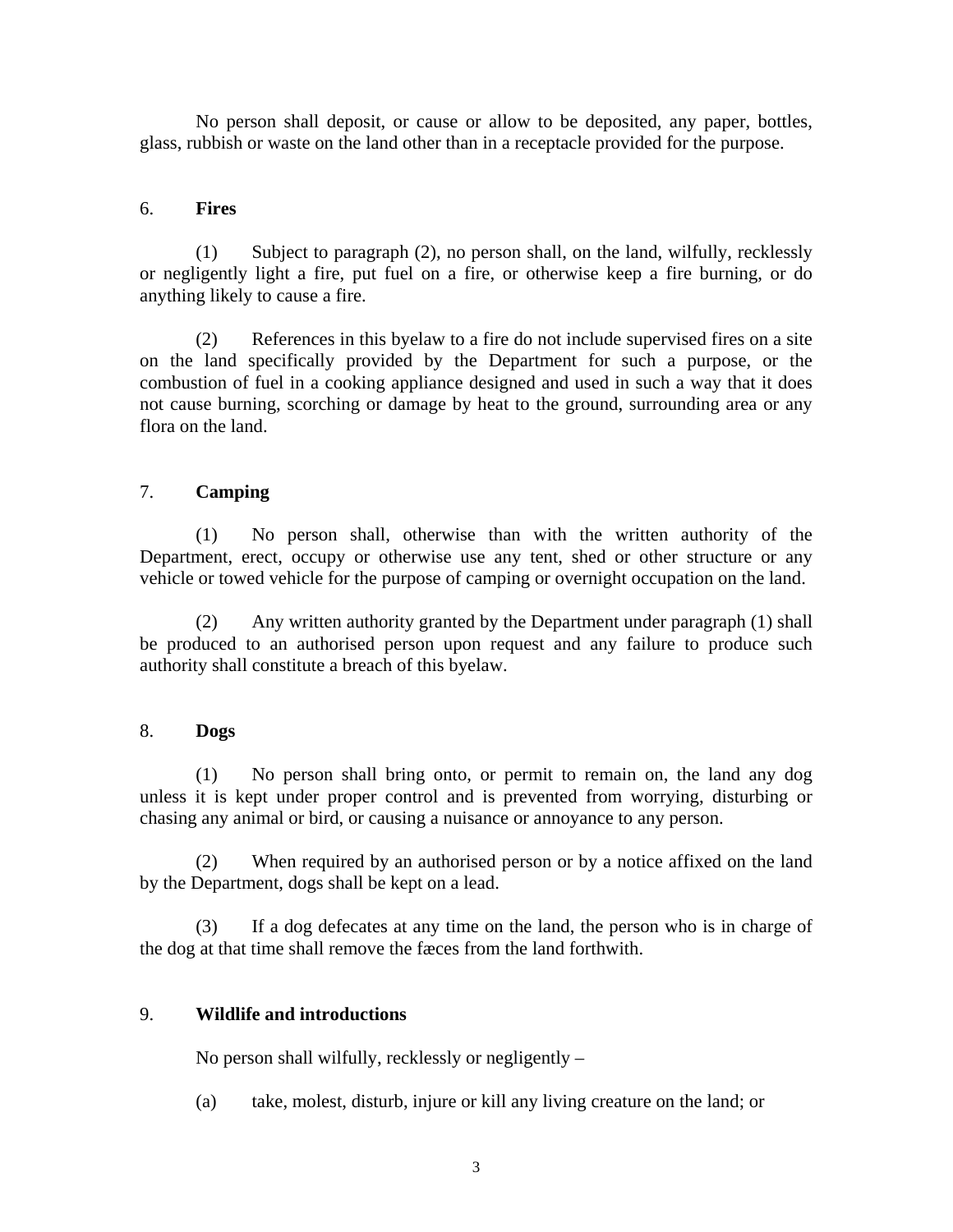- (b) take, destroy or disturb the eggs, larvae, pupae or other immature stages of any living creature on the land; or
- (c) remove, displace, damage or destroy any tree, shrub, plant, fungus or part thereof on the land; or
- (d) permit any plant or other form of living vegetation, or any living creature to be brought on to and left upon the land.

#### 10. **Noise**

No person shall operate or cause or suffer to be operated any sound-producing device on the land after having been required to desist by an authorised person or by a constable.

#### 11. **Removals**

An authorised person may –

- (a) remove any structure for the time being erected on the land in contravention of these Byelaws; or
- (b) after due warning, require to leave the land any person who in his view commits any offence against these Byelaws.

## 12. **Capture of animals**

Without the written authority of the Department, no person shall have in his possession on the land any net, lamp, snare or lure or any other instrument capable of capturing or facilitating the capture of any animal, or spread or use any net, or set or use any lamp or other instrument, or any other snare or lure, which might facilitate the capture of any animal on the land.

#### 13. **Arms and missiles**

No person shall carry or discharge on the land a firearm, catapult, bow and arrow, crossbow, airgun, airpistol, shotgun or any other weapon, or project any missile manually or by artificial means, on or over the land.

## 14. **Rights**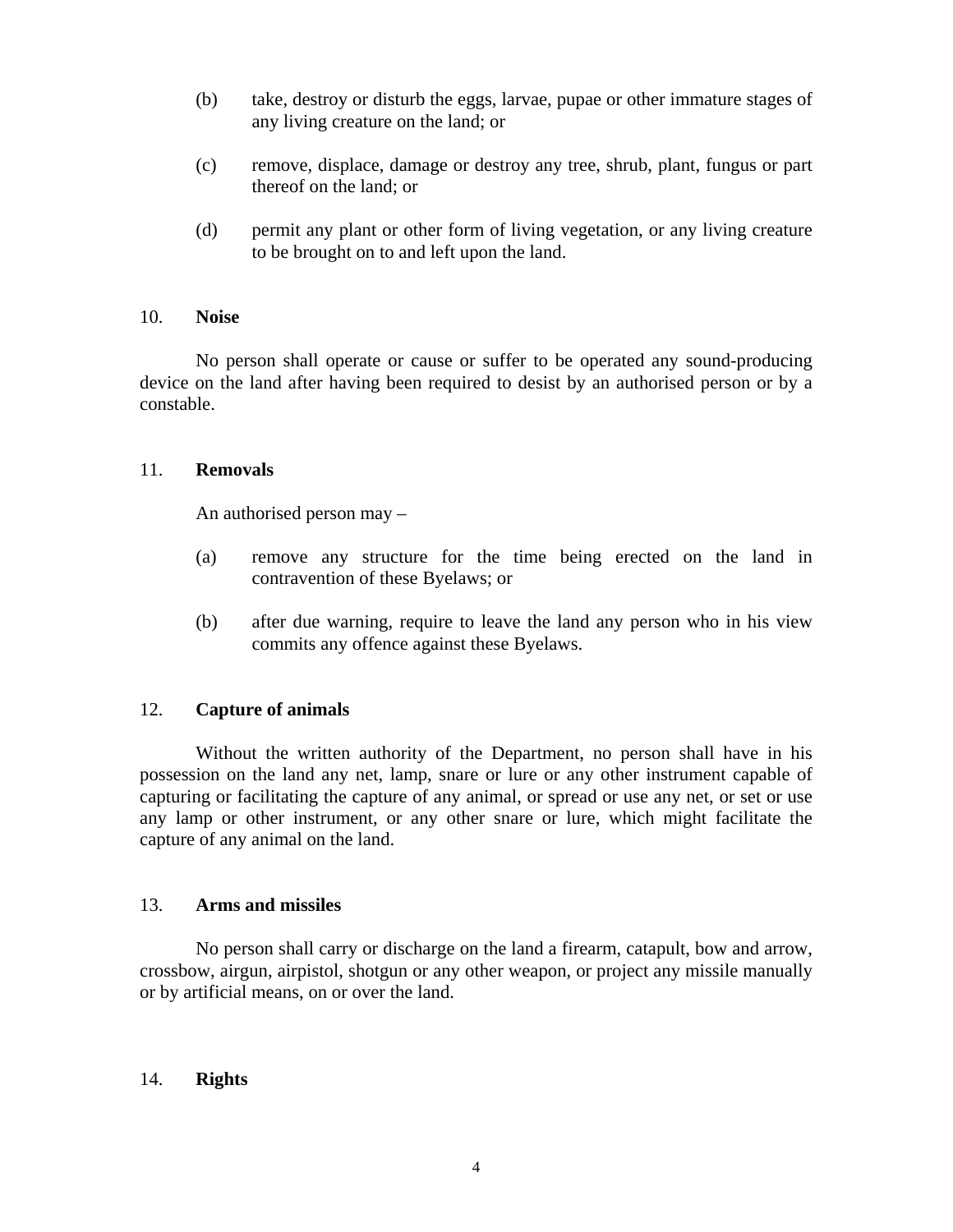Nothing in or done under any of the provisions of these byelaws shall interfere with the exercise by any person of –

- (a) a right vested in him as the owner, lessee or occupier of any part of the land;
- (b) any public right of way on the land;
- (c) any functions of the Police or emergency services;
- (d) anything done on the land with the written authority of the Department.

## 15. **Obstruction of an officer**

No person shall wilfully obstruct –

- (a) any officer of the Department in the execution of any research or scientific work or any work connected with the laying out, maintenance or management of the land;
- (b) any authorised person on the land.

## 16. **Production of authority**

An authorised person shall, if required to do so, produce evidence of his authority under these Byelaws.

## 17. **Fines**

- (1) Any person
	- (a) contravening these Byelaws; or
	- (b) without prejudice to paragraph (1)(a), failing to comply with a requirement of an authorised person under byelaw 8(2), 10 or  $11(b)$ ,

shall be guilty of an offence under section 31(8) of the Act.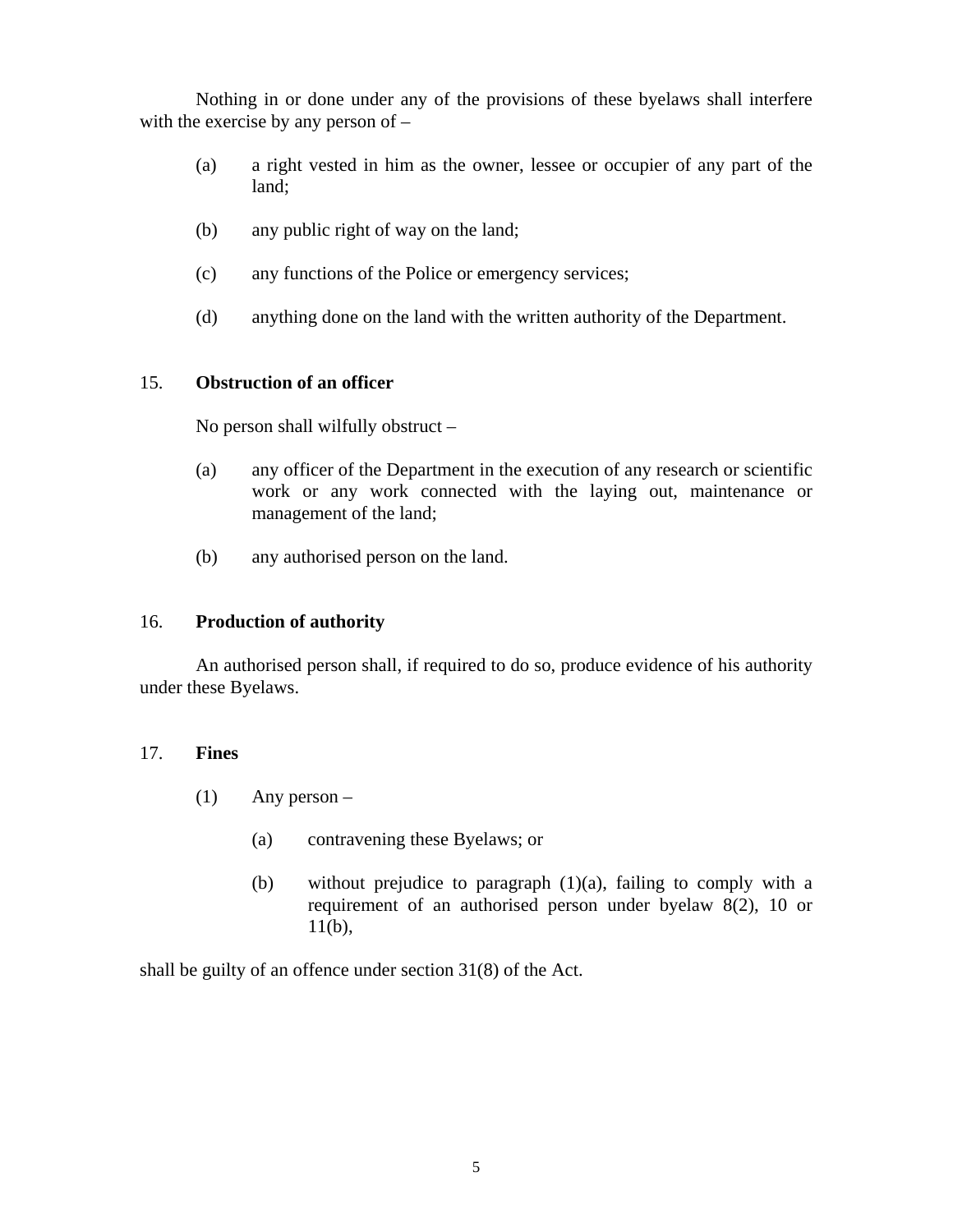(2) For the purpose of proceedings for any offence under byelaw 3(2) or (3) or byelaw 7, the person who, where appropriate, is registered as the keeper of a vehicle pursuant to regulations under the Licensing and Registration of Vehicles Act  $1985<sup>1</sup>$  shall be deemed to be the person by whom it is used or occupied.

 $1$  1985 c.21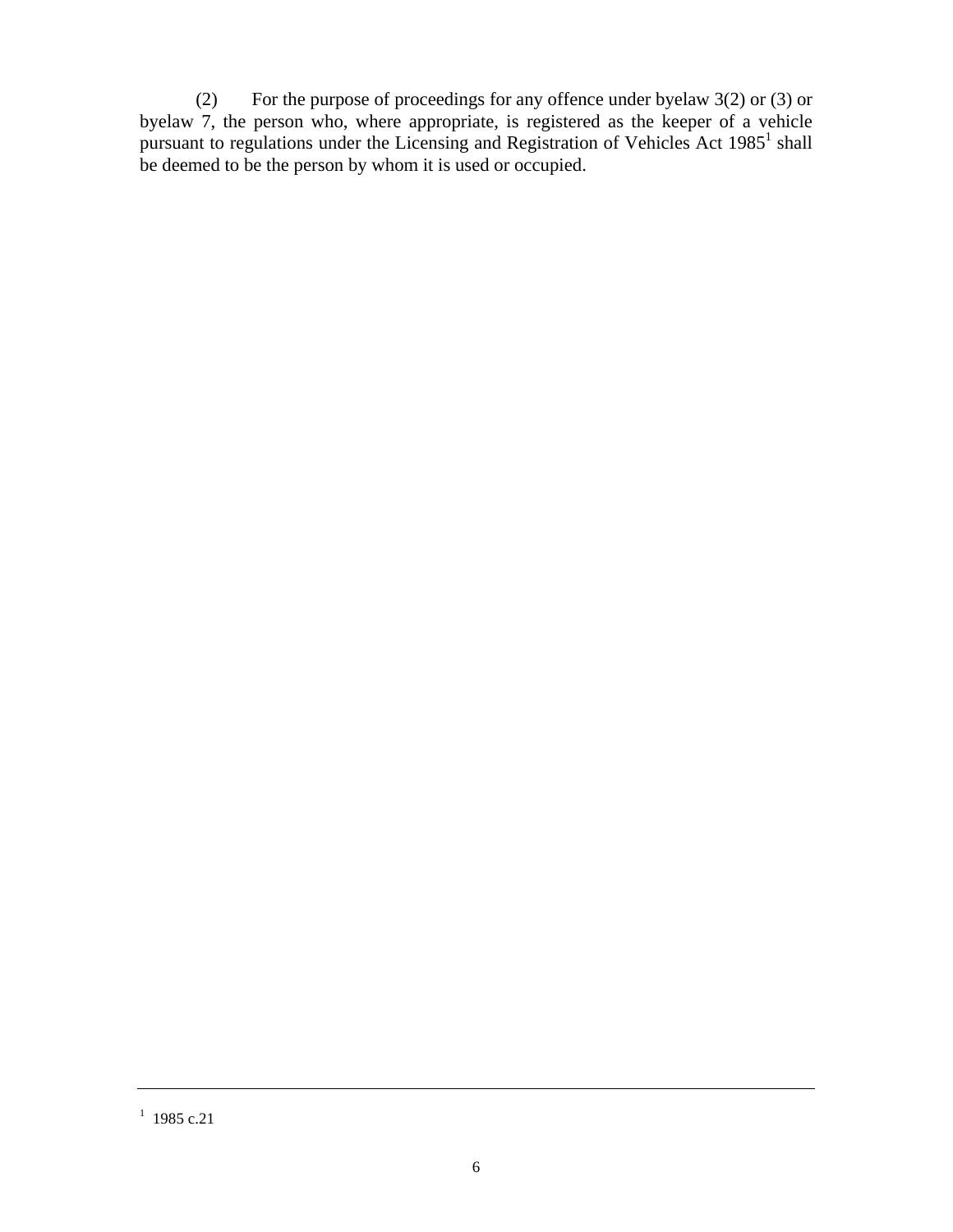## Article 2 SCHEDULE

# **101 2 Kilometers** N  $W \blacktriangleright E$ S



# **LAND VESTED IN THE DEPARTMENT WITHIN THE AYRES NATIONAL NATURE RESERVE**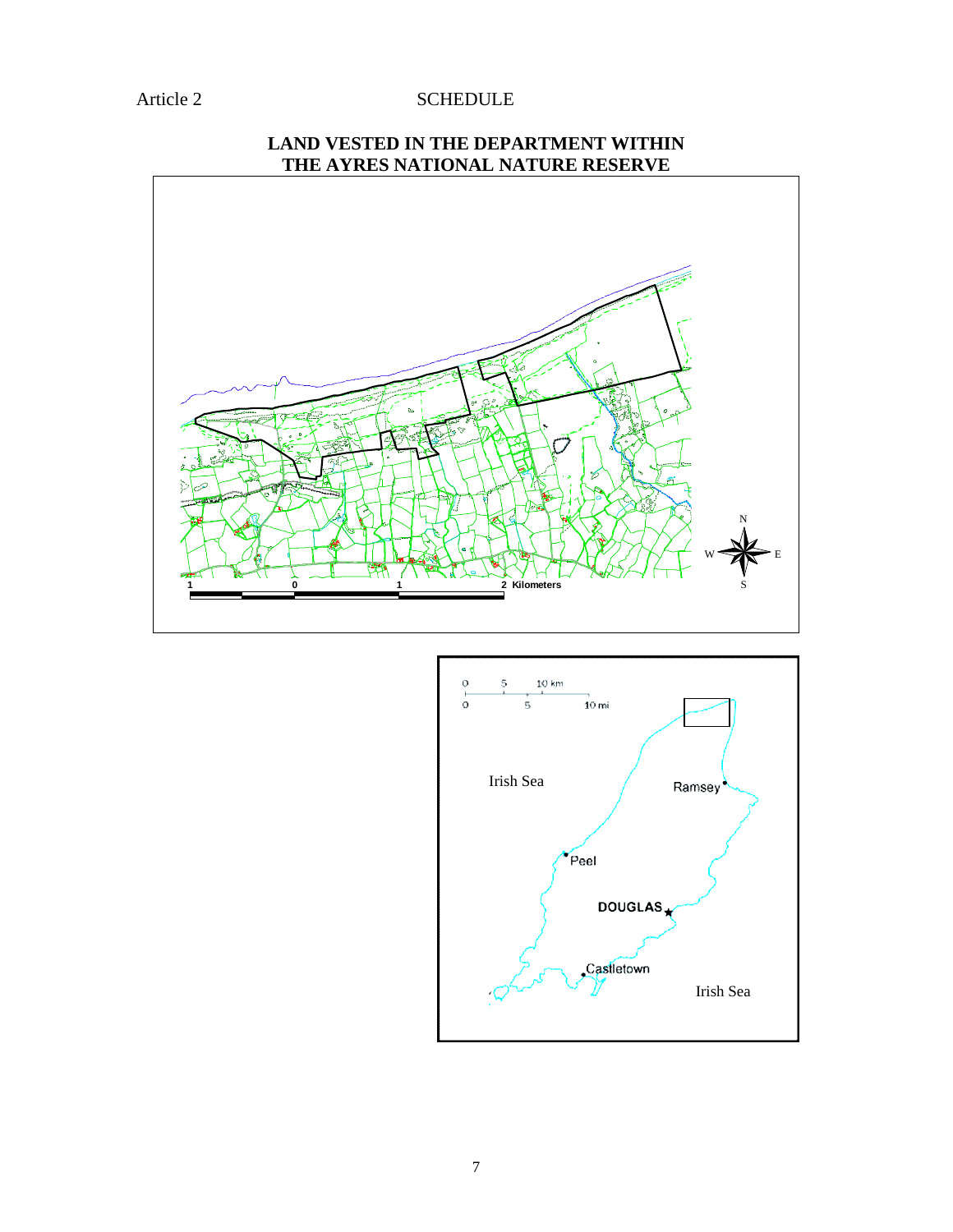*R.W. Henderson* 

Minister for Agriculture, Fisheries and Forestry

## **EXPLANATORY NOTE**

(*This note is not part of the Byelaws*)

The Byelaws apply to land within the Ayres National Nature Reserve which is vested in the Department of Agriculture, Fisheries and Forestry. The relevant land is outlined in a map in the Schedule. The Byelaws deal with access to the land by persons, vehicles and animals, and what they are permitted to do or prohibited from doing on that land.

Control of access and other matters in respect of this land has hitherto come under the aegis of the Forestry (General) Byelaws 2003. The 2003 Byelaws no longer apply to this land, which is now made subject to the provisions of these Byelaws.

The Byelaws –

- (a) set conditions for access to the land by persons, vehicles and animals, subject to exceptional provisions in the case of emergency vehicles, invalid carriages and bicycles (byelaw 3);
- (b) prohibit damage to property on the land (byelaw 4);
- (c) prohibit tipping on the land (byelaw 5);
- (d) prohibit fires on the land, other than in specified circumstances in which no damage is caused to the ground, surrounding area or any flora (byelaw 6);
- (e) prohibit camping except as may be granted by written authority by the Department (byelaw 7);
- (f) make provisions in respect of dogs, including a requirement by an authorised person or by a notice placed on the land for them to be put on a lead (byelaw 8);
- (g) prohibit disturbance and damage to flora and fauna at any stage of their development, and the introduction of any species to the land (byelaw 9);
- (h) make provisions in respect of noise, including a requirement by an authorised person for any sound-producing device to be turned off (byelaw 10);
- (i) provide powers for an authorised person to remove any structure erected on the land in contravention of the Byelaws, and to require any person who has committed an offence against the Byelaws, after due warning, to leave the land (byelaw 11);
- (j) make provisions in respect of the possession or use of any equipment, the use of which may injure or capture or kill any animal on the land, other than with the written consent of the Department (byelaw 12);